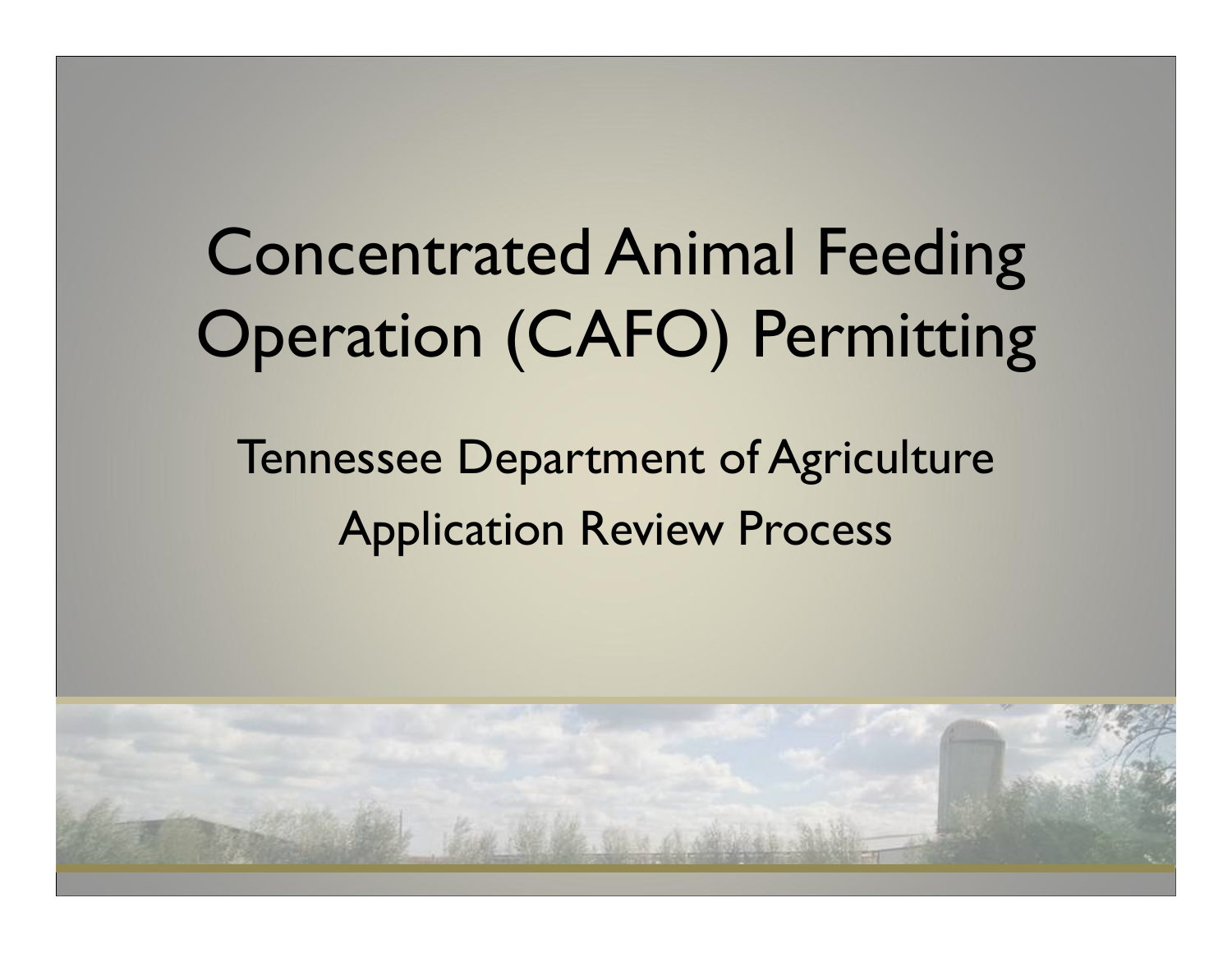## What is Tennessee Department of Agriculture's Role in CAFO Permitting?

- • Tennessee Department of Agriculture (TDA) has a Memorandum of Agreement (MOA) with Tennessee Department of Environment & Conservation (TDEC) to review CAFO permit applications.
- • TDA is *not* the permitting authority. TDEC is the permitting and enforcement agency for CAFO permits.
	- TDA cannot issue permits (TDA only reviews applications).
	- TDA does not perform any enforcement activities (such as issuing Notices of Violation).
	- TDA cannot prevent enforcement actions.

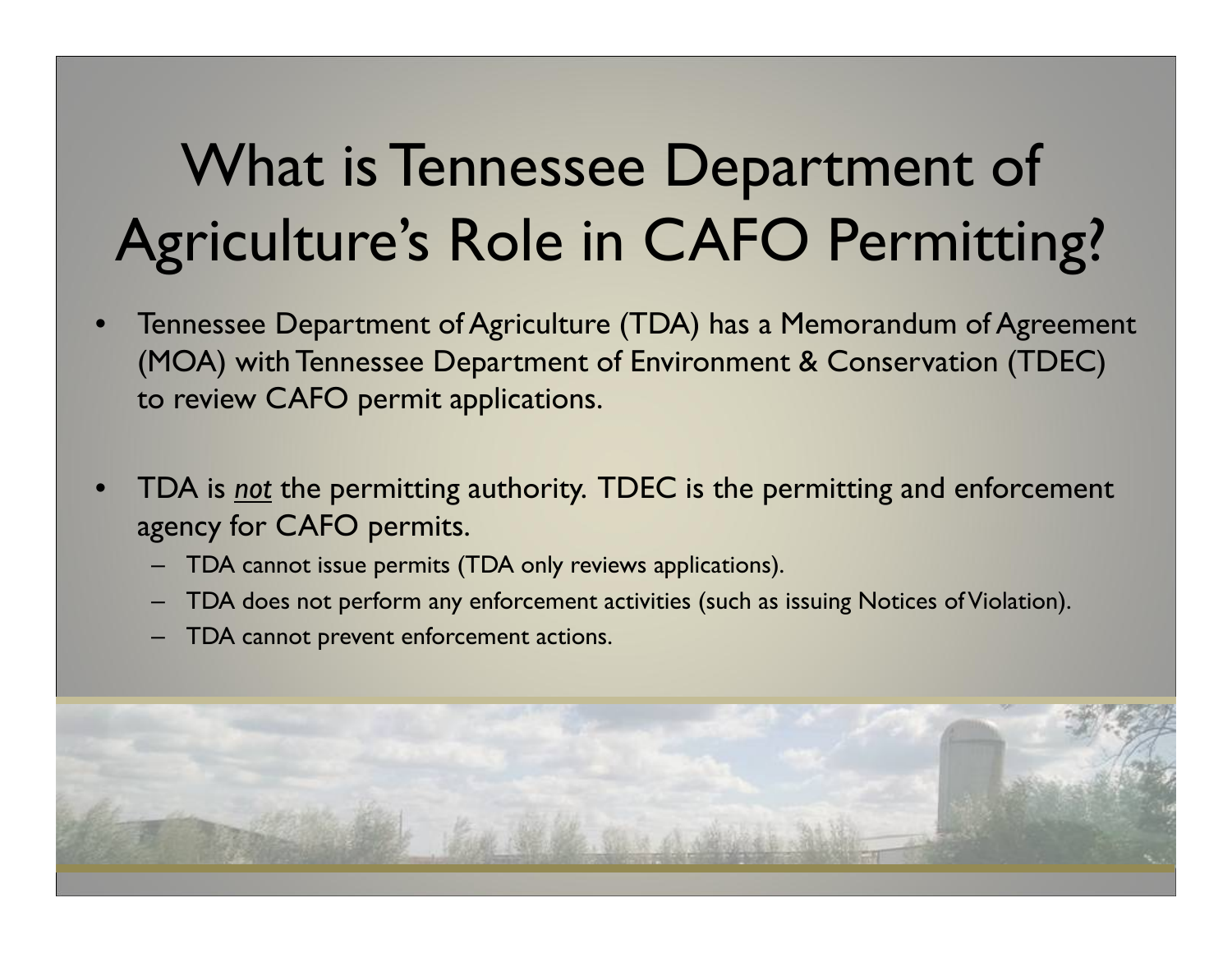# CAFO Permit Application Review Process

- • TDA receives a CAFO permit application from a producer, a technical service provider (TSP), or TDEC.
- •The application is uploaded to TDEC's database.
- • The application is reviewed for completeness.
	- Notice of Intent or EPA Forms 1 and 2b
	- –Declarations to Nutrient Management Plan
	- Maps
	- Nutrient Management Plan or Comprehensive Nutrient Management **Plan**
- •The application is reviewed for correctness.

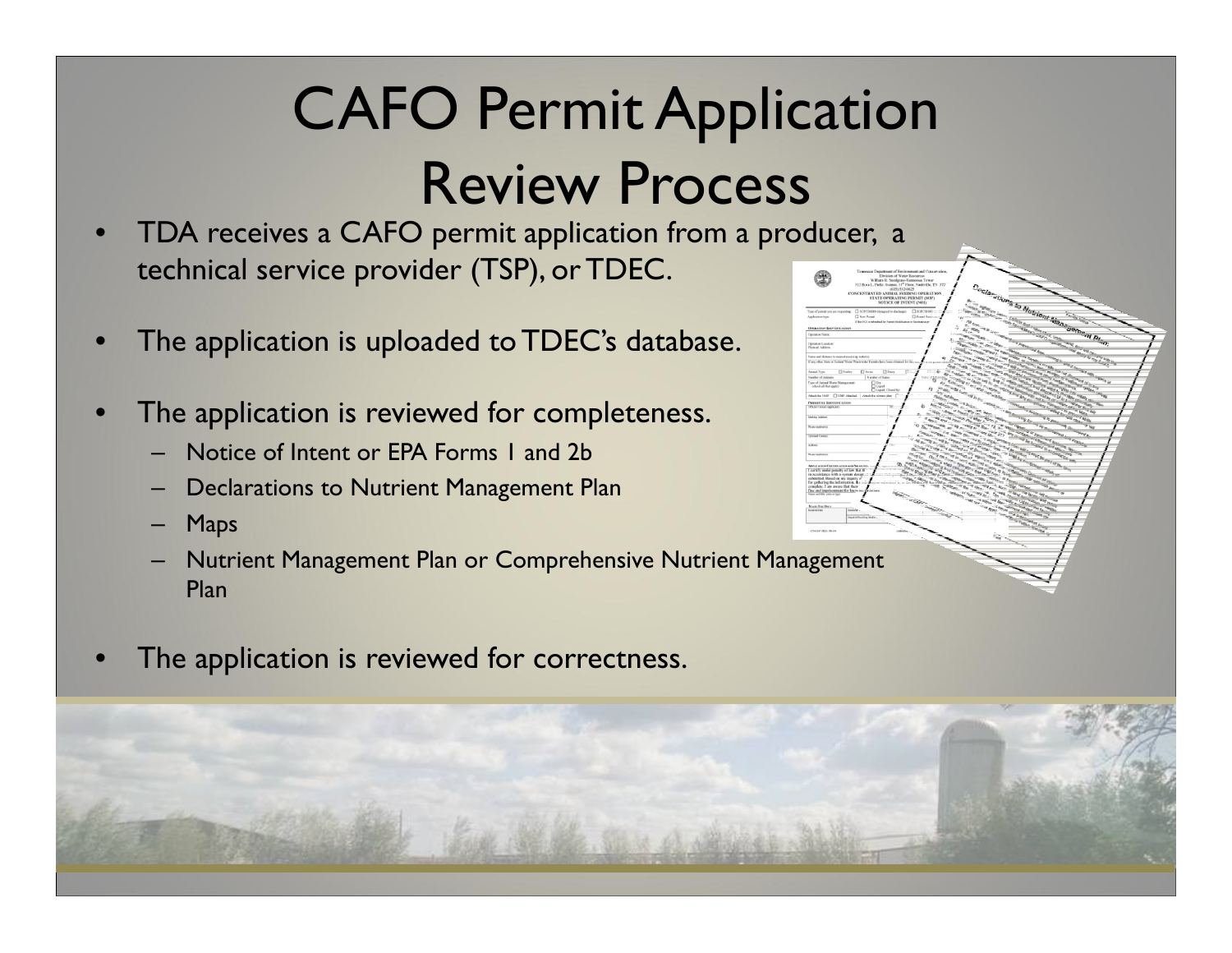## CAFO Permit Application Review Process, Cont.

- • TDA will send either a request letter (for additional information/corrections) or an Approval Form to the applicant.
- • Once approved, the permit application materials and TDA's Approval Form are forwarded to TDEC for permit issuance.
- • In some special cases, TDEC may request additional information prior to permit issuance (e.g. operations adjacent to impaired waterways).

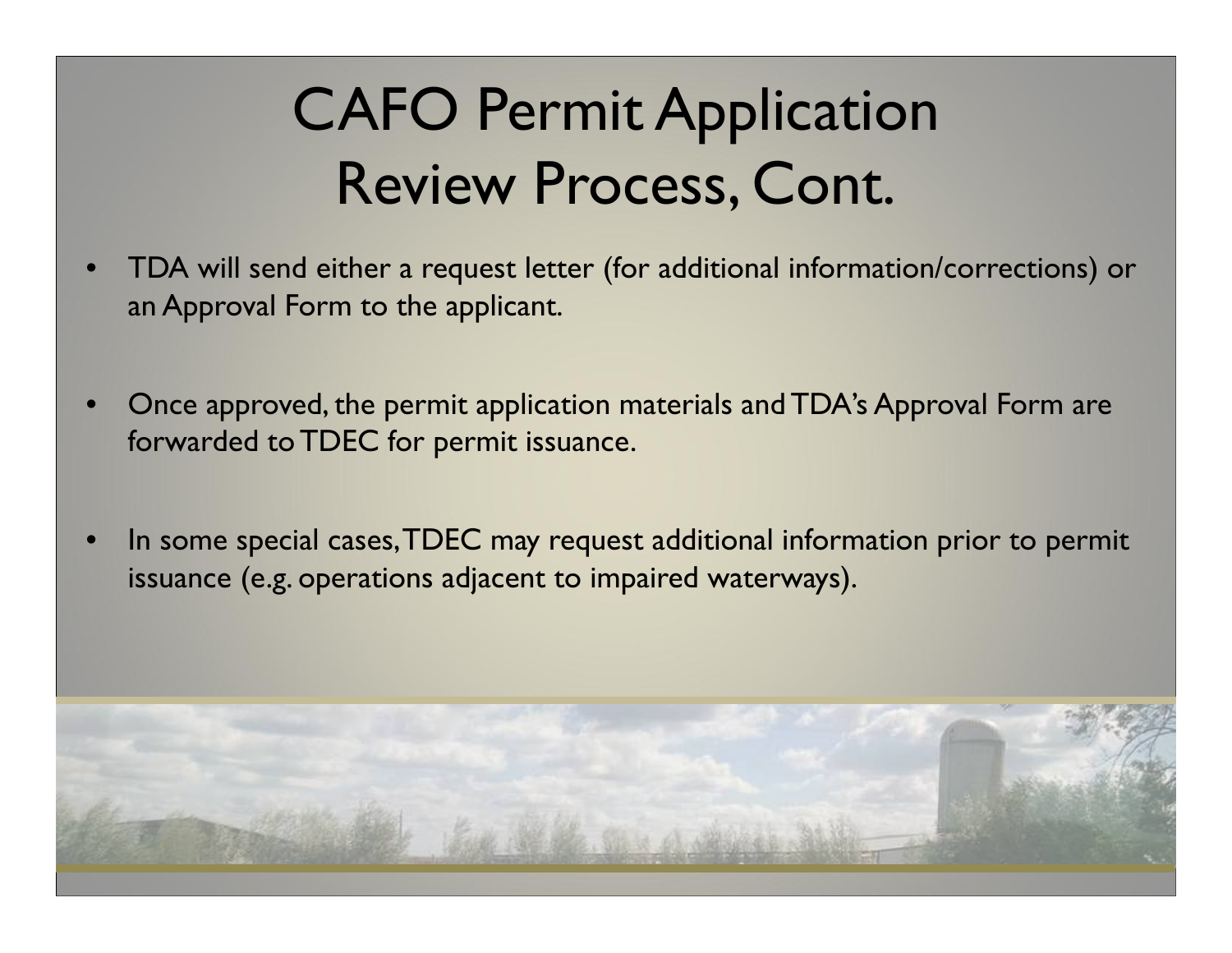# Common Permit Application Errors

- • Lack of signatures (e.g. Notice of Intent/EPA Forms, Declarations to Nutrient Management Plan, Nutrient Management Plan).
- • Inconsistencies between the Notice of Intent/EPA Forms and the Nutrient Management Plan (e.g. number of animals, amount of manure produced annually).
- • Inconsistencies between engineering plans and Animal Waste Management (AWM) modeling (e.g. dimensions on plans differ from those used in AWM).



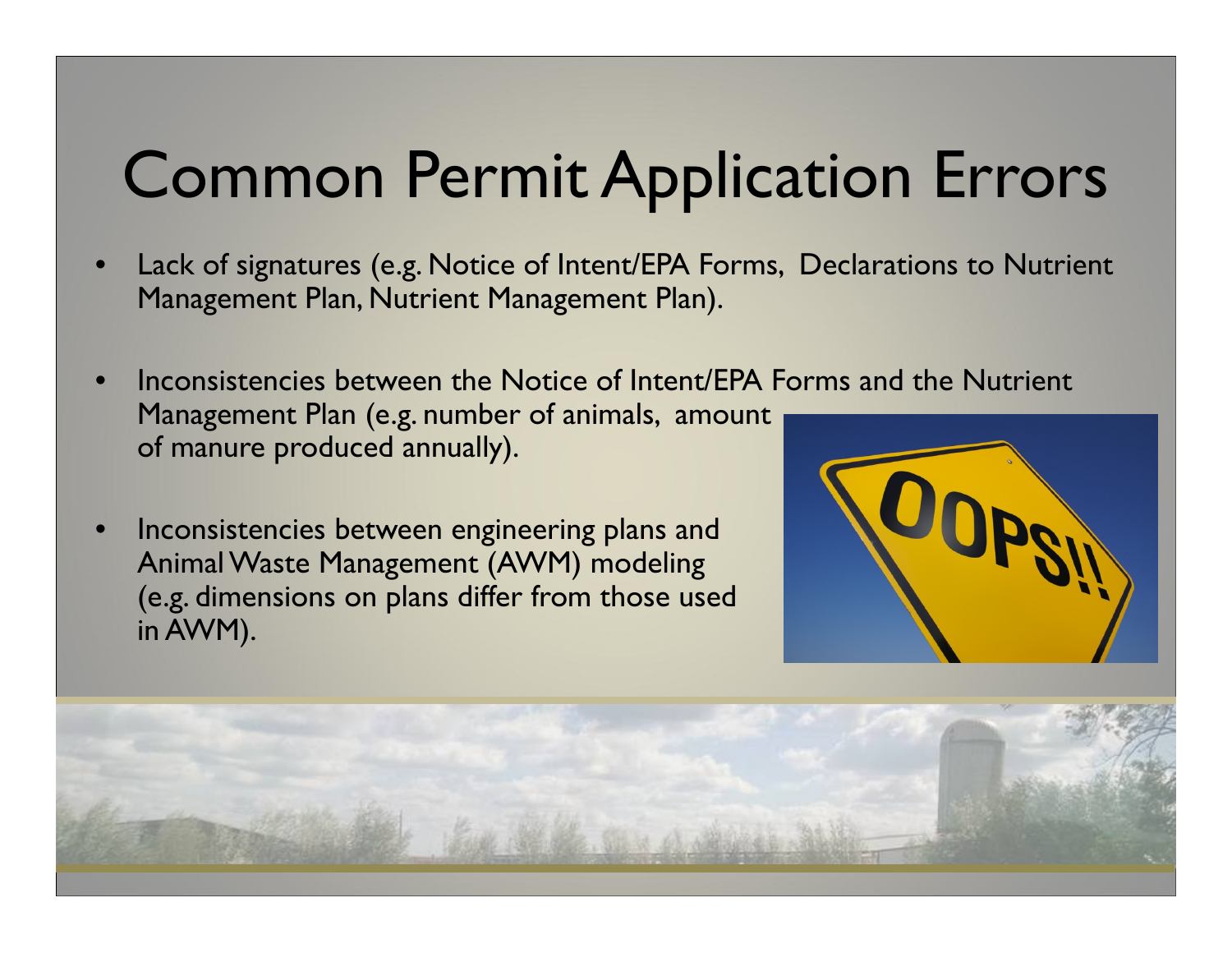#### Common Permit Application Errors, Cont.



- • Lack of adequate storage (e.g. a lagoon has three months of storage, but the producer only applies/exports once a year).
- • Inadequate buffers/setbacks for application fields adjacent to surface water (e.g. manure application occurs within 100 feet of surface water, but a 35 foot buffer is not employed).
- •Out of date soil and/or manure analyses.

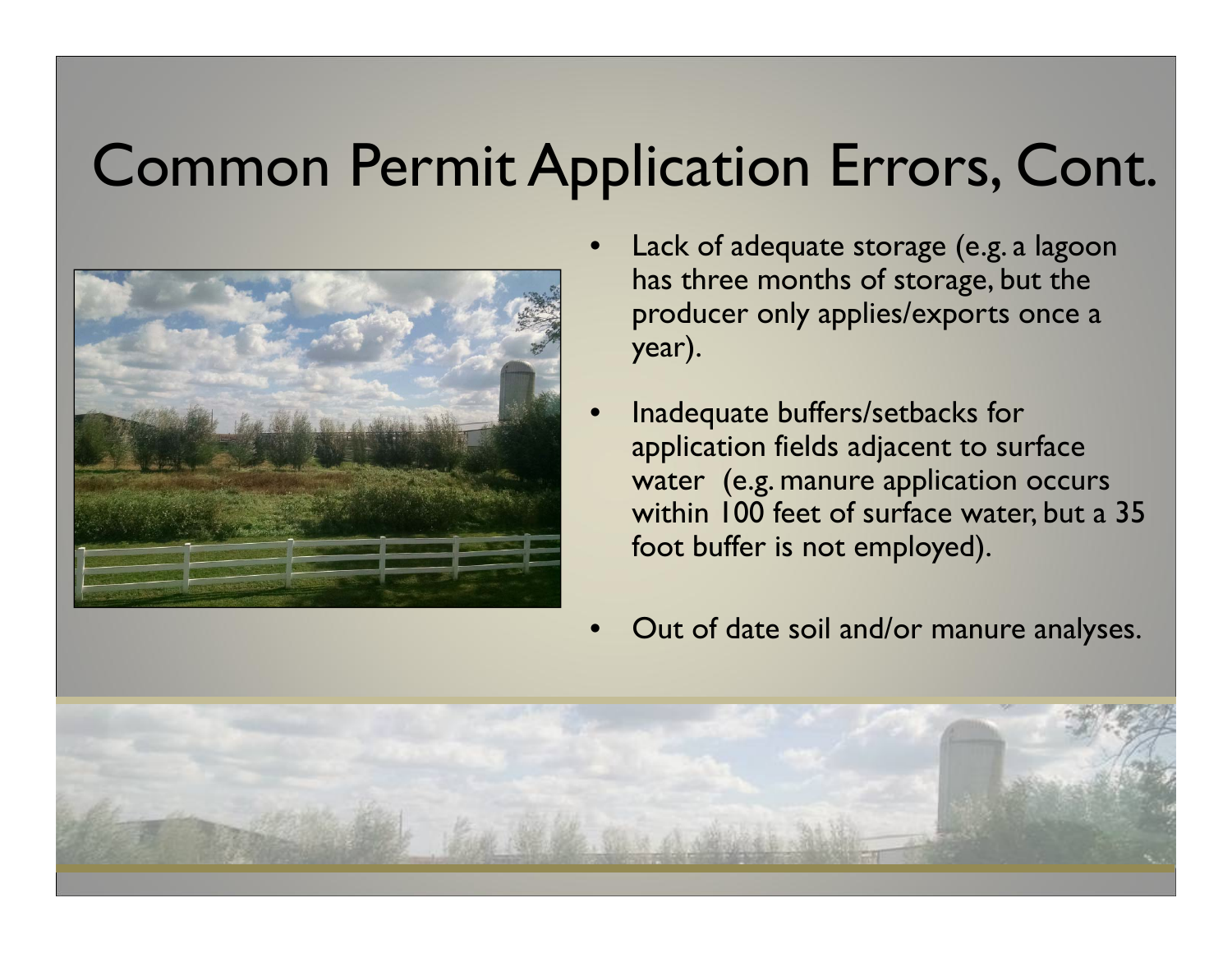

- • Never try to "fake it" with regards to your application or recordkeeping.
- • When you sign your Notice of Intent/EPA Forms, you are certifying that your application and all the accompanying materials are true, to the best of your knowledge.
- • Falsification of records (laboratory reports, record-keeping, etc.) can lead to charges up to a felony in the State of Tennessee.
- • Since TDEC receives federal funding, you may also be subject to federal charges if an attempt to falsify records is identified.
- •Bottom line: IT ISN'T WORTH IT!!!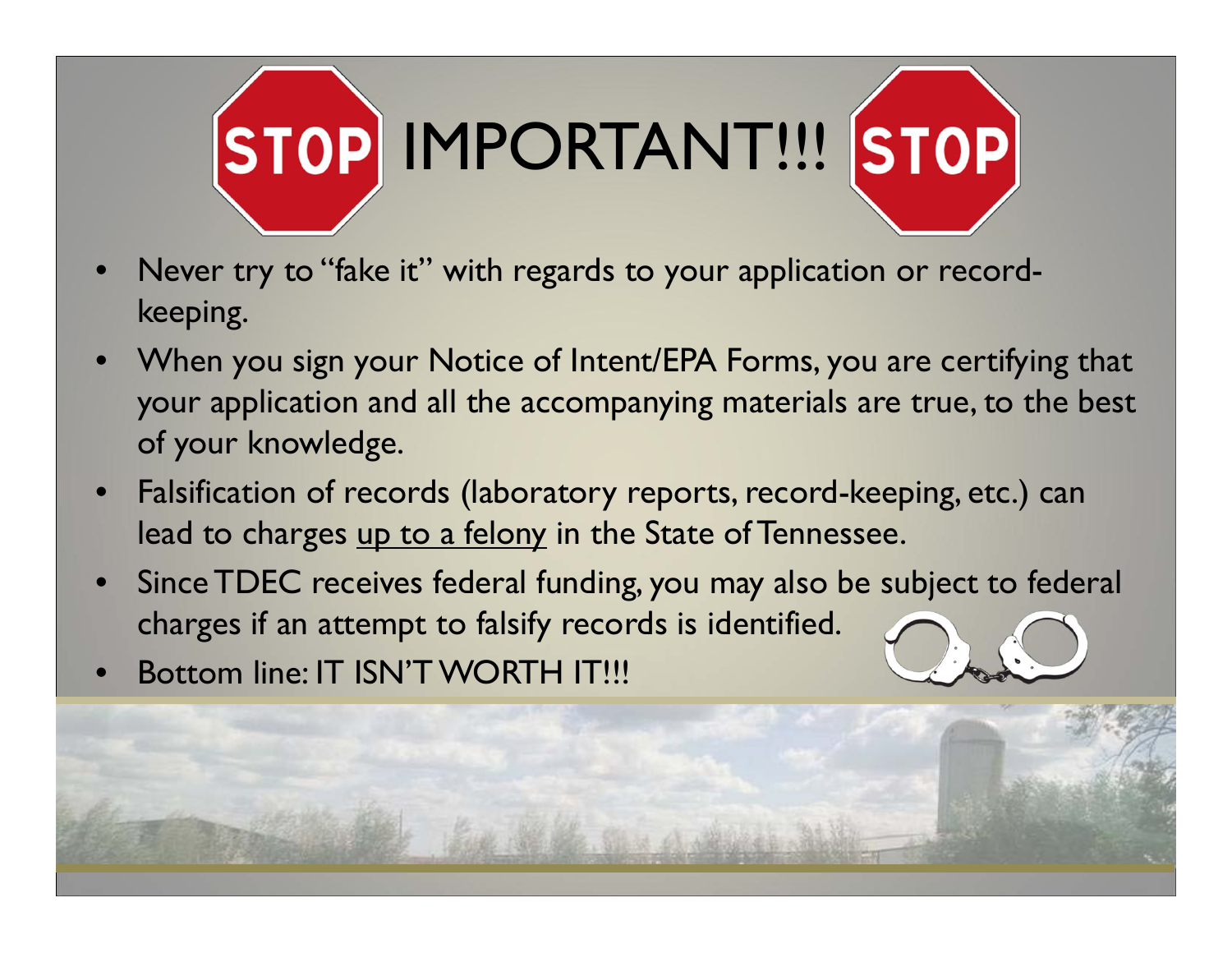#### Preventing Permit Application Stagnation

- •Always respond quickly to TDA/TDEC information requests.
- • If there is going to be a delay in providing additional information, let TDA and/or TDEC know.
- • Keep in touch with your Technical Service Provider. Remember *you* are ultimately responsible for getting you permit. (It will be *you*, not the Technical Service Provider, that will receive the Notice of Violation/Director's Order from TDEC/EPA for not getting a permit.)
- • Don't assume "everything is OK" if you never receive a Request Letter, Approval Form, or a permit.

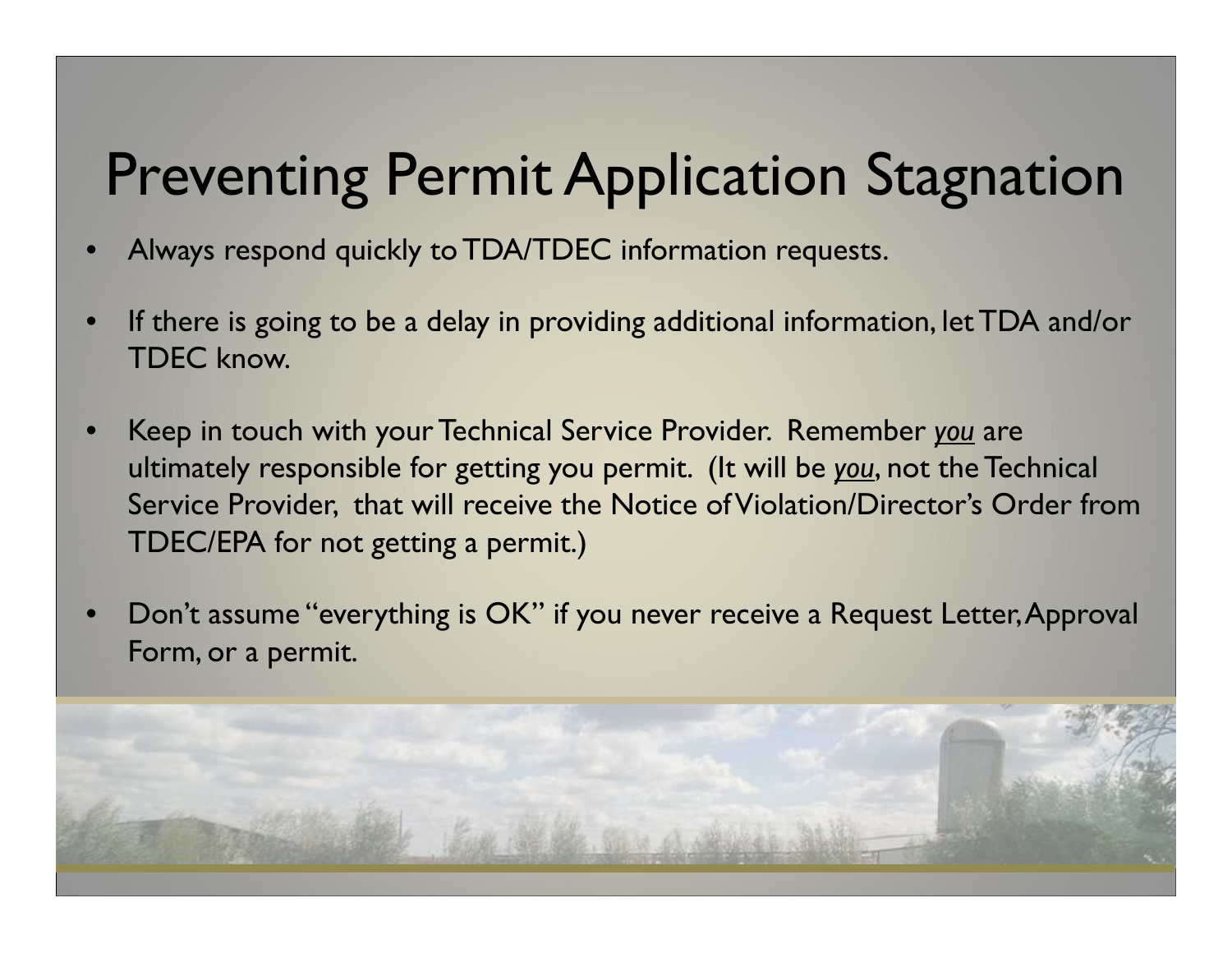#### Preventing Permit Application Stagnation, Cont.

- • Not sure about your permit application status? Find out by:
	- Calling TDA at (615) 837-5489 (Sarah Hovis)
	- Calling TDEC at (615) 532-7743 (John Newberry)
	- Check online using TDEC's Water Resources Permits database at:

http://environment-online.tn.gov:8080/pls/enf\_reports/f?p=9034:34001:0

| <b>WPC Permits in Tennessee</b>                                                            |                   | • Example search for a permit number | · Example search for CAFO facilities in the Jackson EFO area<br>• Example search for individual ARAPs issued in the last 30 days | ◯ Search Guidance : Example search for CONSTRUCTION permits in Wilson and Rutherford counties           |              |         |                 |     |                 |                   |           |  |
|--------------------------------------------------------------------------------------------|-------------------|--------------------------------------|----------------------------------------------------------------------------------------------------------------------------------|---------------------------------------------------------------------------------------------------------|--------------|---------|-----------------|-----|-----------------|-------------------|-----------|--|
| Last Data Refresh was Oct-21-2014 01:20PM<br>$\left( 0, \right)$<br>$\Box$<br>$1 - 1$ of 1 | Row text contains | $\sqrt{2}$                           | Go<br>E.<br>$\mathbb{I}$ nfl                                                                                                     | Actions $\equiv$                                                                                        | Help         |         |                 |     |                 |                   |           |  |
| <b>Permit No</b>                                                                           | <b>Site Name</b>  | <b>Permittee Name</b>                | <b>Type</b>                                                                                                                      | Rating<br><b>Status</b>                                                                                 | City         | County  | <b>EFO Name</b> | MS4 | <b>Issuance</b> | <b>Expiration</b> | Effective |  |
| SOPC00285                                                                                  |                   |                                      | CAFO-<br>NoD                                                                                                                     | Incomplete<br>N/A                                                                                       | Fayetteville | Lincoln | Columbia        |     |                 |                   |           |  |
| $1 - 1$ of 1                                                                               |                   |                                      |                                                                                                                                  |                                                                                                         |              |         |                 |     |                 |                   |           |  |
|                                                                                            |                   | Under the "Status" field:            |                                                                                                                                  | $\bullet$ Incomplete = we need something from you<br>•Pending $=$ you are waiting for something from us |              |         |                 |     |                 |                   |           |  |